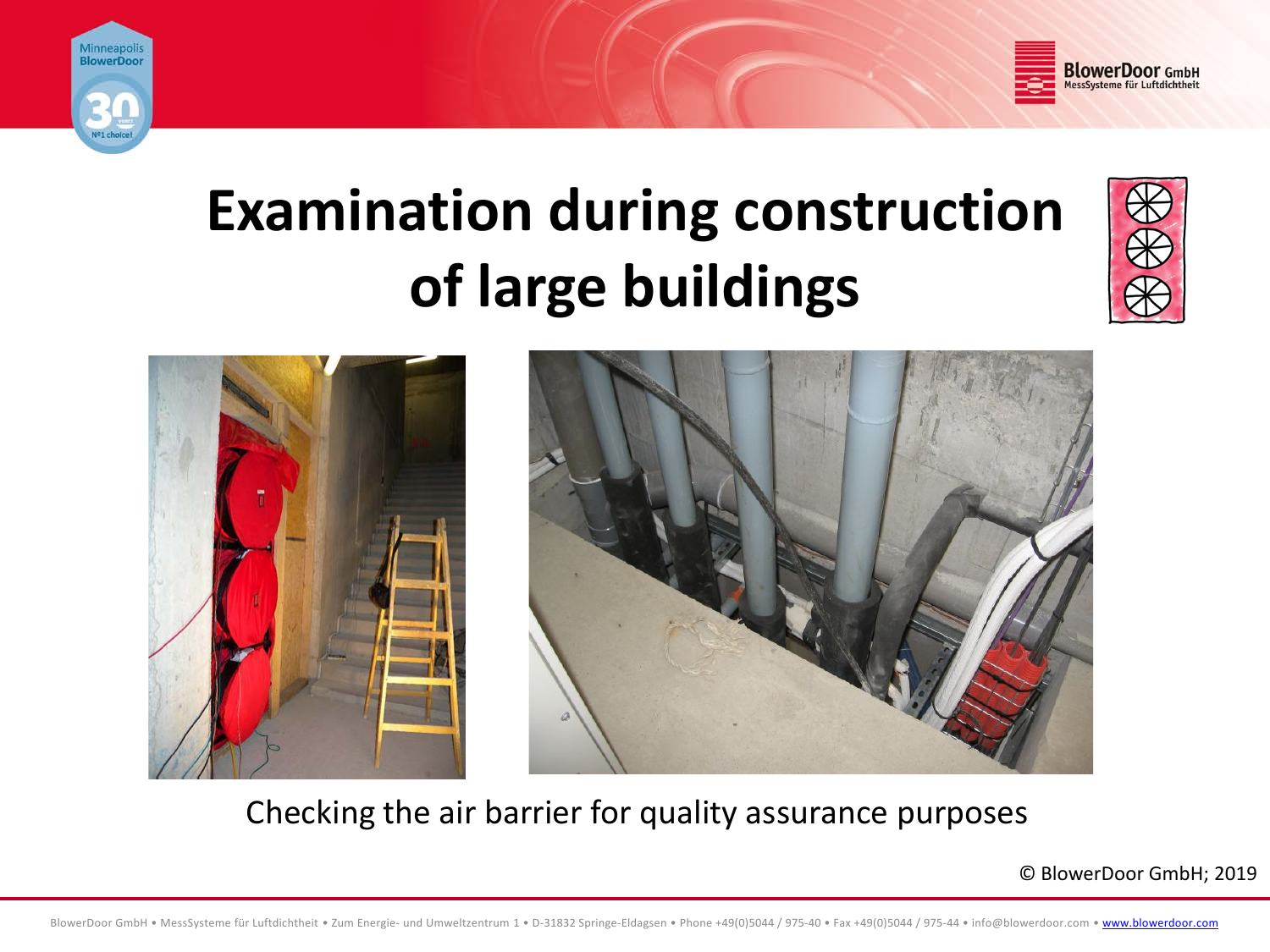

# **Purpose of an examination during the construction process**

The examination of the air barrier serves **quality assurance of air barrier**.

**Defects in the component layers**, the so-called primary leakages, can be **easily located** during this construction phase and **eliminated without great effort**.

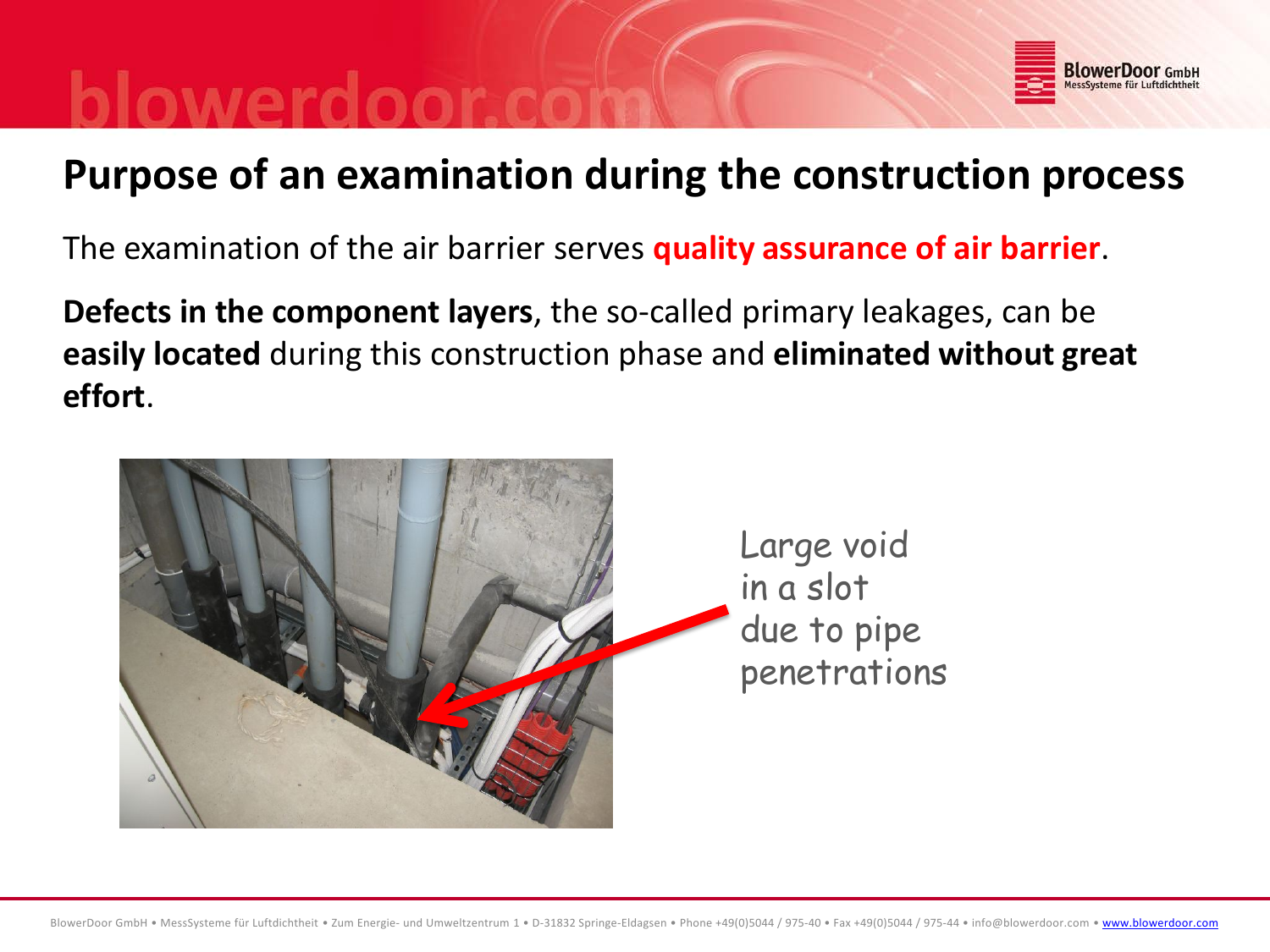# **BlowerDoor** GmbH

# **Examination of the entire building / building section**

With one or more measuring fans, the **building** or **building section** is set to approx. **50 Pascal negative pressure**. As a result, **outside air flows in through the defects in the building envelope**.

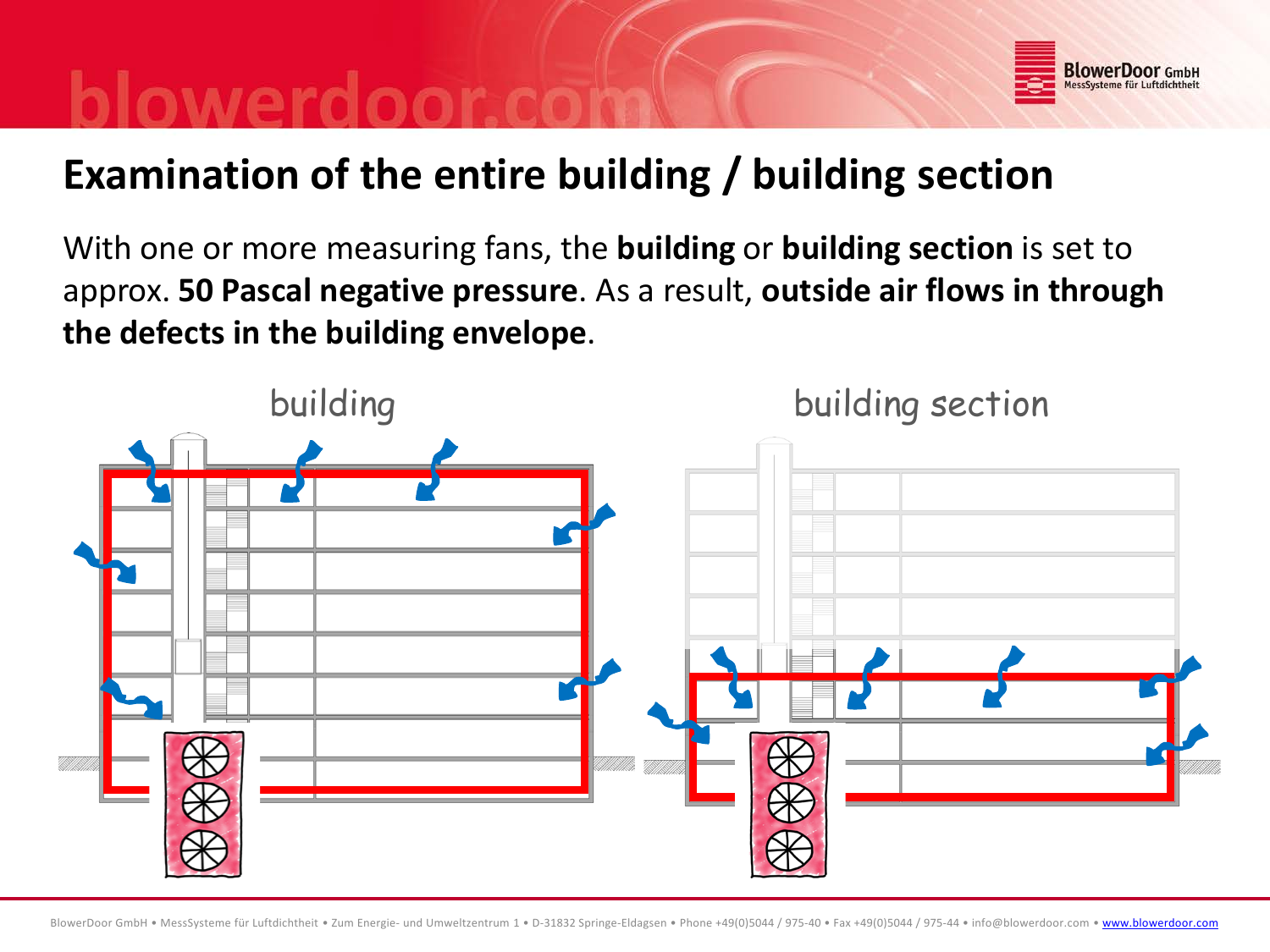

## **Leakage location at the building envelope**



The **air flow** can be **felt** by hand, measured with a **thermoanemometer** or made visible with a **thermal imaging camera**.

**Fog** helps to follow the flow paths of the air.

### anemometer



## thermogram

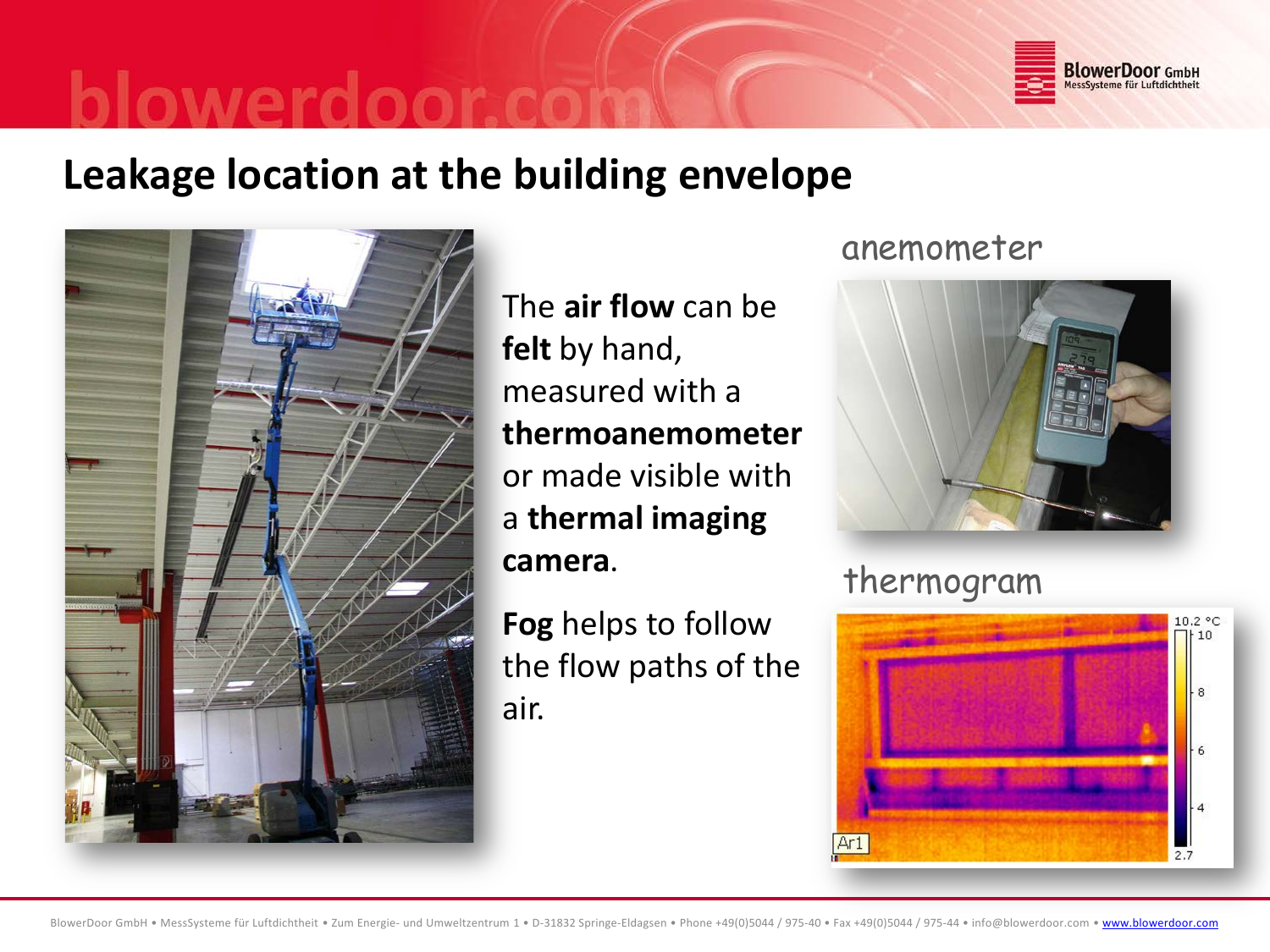

# **Air permeability measurement of large-area components**





Are large-surface components sufficiently airtight in their surface? This can be determined with special measurements, for example with the Micro Leakage Meter.

Fotos: © ISOPROC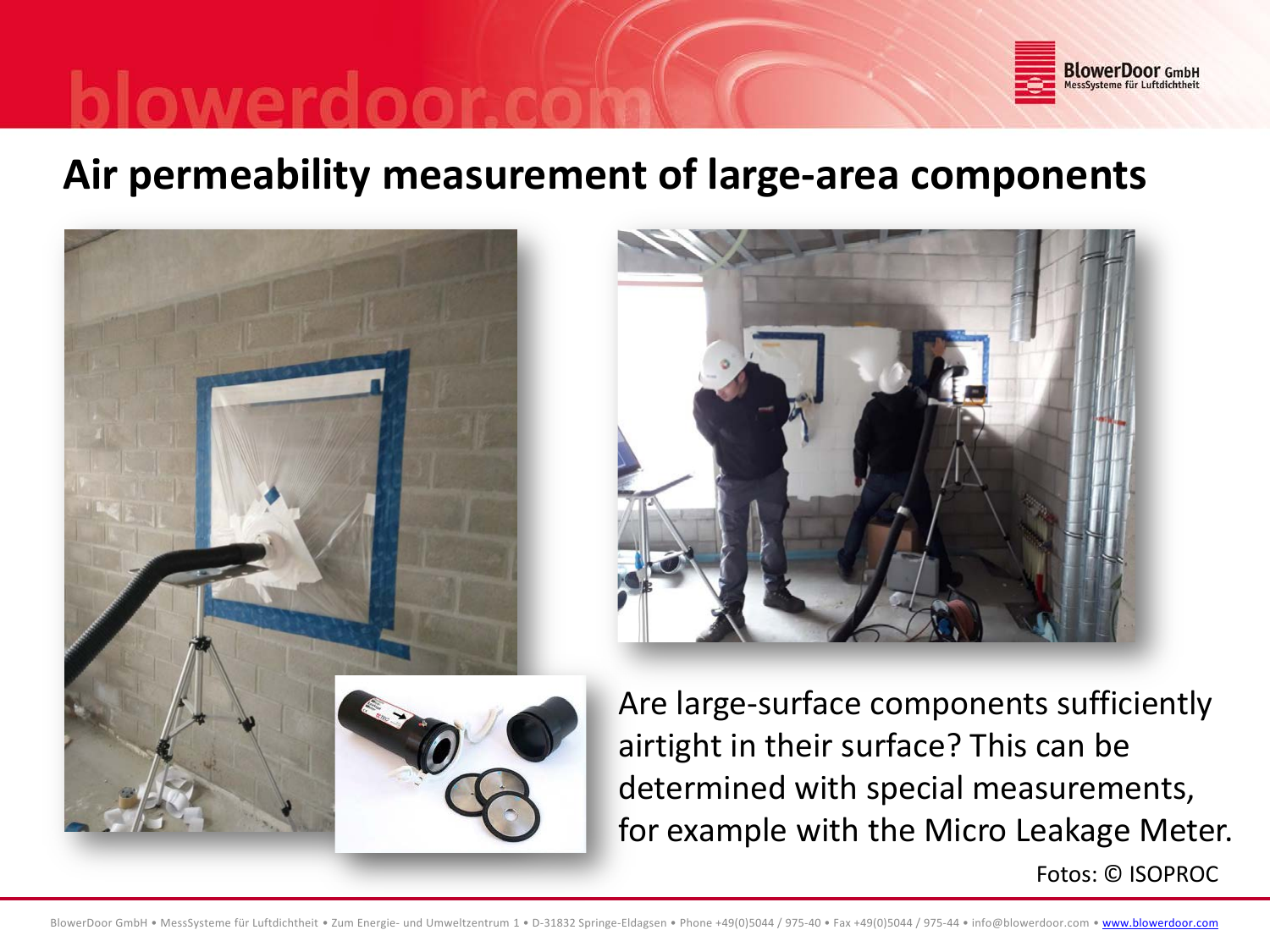

# **Air permeability measurement of a part of a facade**



building has been completed, the first parts of the façade can be inspected.

Fotos / Grafik: © Lars DUE, ISOLINK